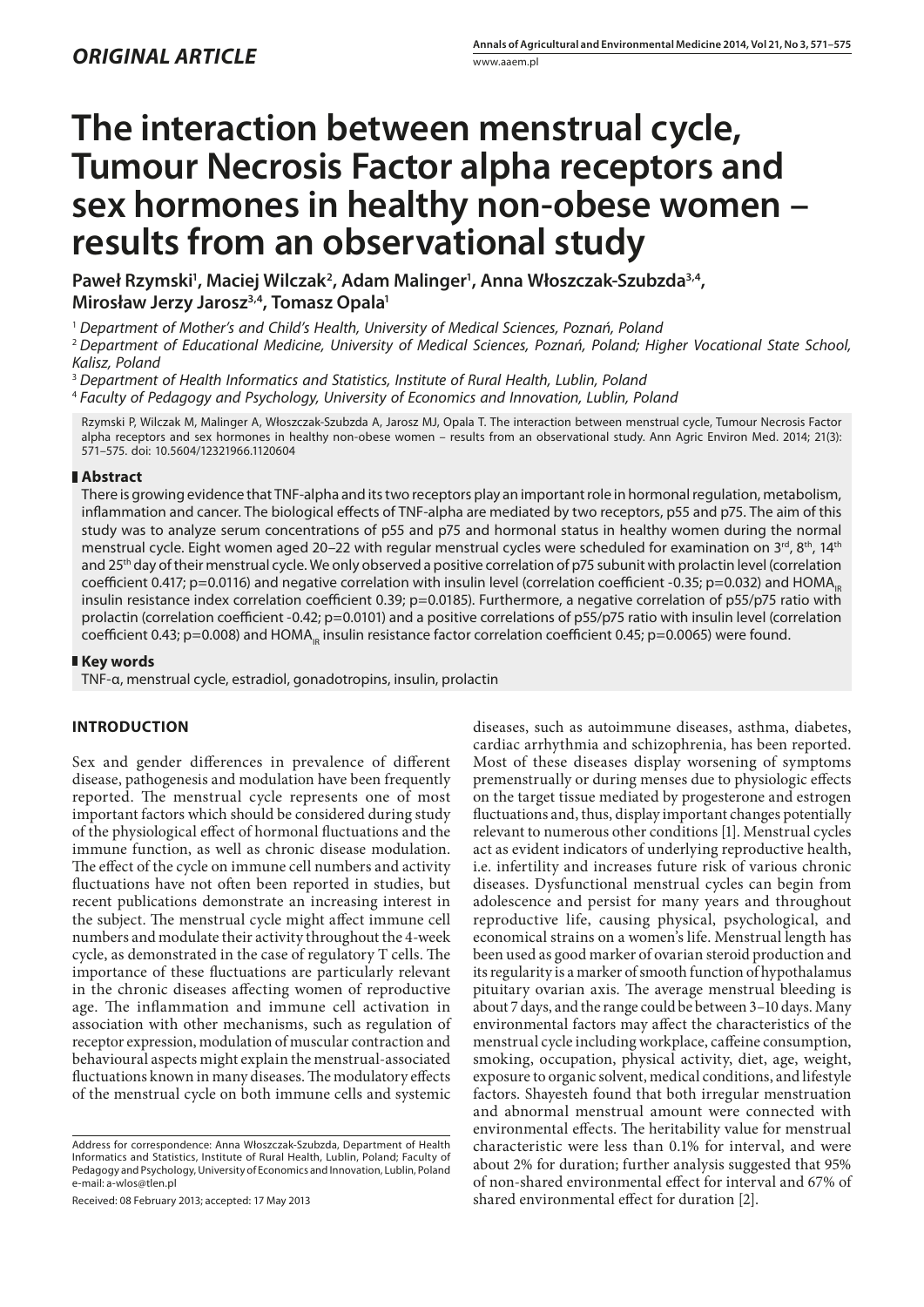Paweł Rzymski, Maciej Wilczak, Adam Malinger, Anna Włoszczak-Szubzda, Mirosław Jerzy Jarosz, Tomasz Opala . The interaction between menstrual cycle, Tumour…

The menstrual cycle is a series of cyclic physiological changes that occur in the fertile human female as well as in some primate females. It is a highly complex process involving close hormonal interaction between the hypothalamus, the hypophysis and the ovary. Within the menstrual cycle, ovarian, endometrial and cervical cycle can also be distinguished. In addition to hormonal feedback mechanisms, there is also a variety of cytokines and growth factors that regulate ovarian and endometrial changes on the cellular level [3]. Among these substances, Tumour Necrosis Factor-alpha (TNF-α) has become of special interest.

TNF-α is a well known member of TNF superfamily involved in numerous cellular processes, such as regulation of cell survival, apoptosis, migration and differentiation. Numerous, both physiological and pathological functions of TNF-alpha, have been described. In the field of gynaecology, numerous authors describe its pivotal role in the physiology of the ovary and endometrial function [4, 5]. TNF- $\alpha$  is also involved in several gynaecological pathologies, such as ovarian and endometrial cancer, endometriosis and infertility [4, 6, 7, 8, 9].

The biological effects of TNF-α are mediated by its two receptors, namely p55 (CD120a; TNFR1) and p75 (CD120b; TNFR2). Upon binding to these receptors the signal is transferred into the cell to target transcription proteins: Nuclear Factor Kappa B (NFκB) and c-Jun, which initiate transcriptional changes [4]. This results in activation of DNA regions responsible for cell growth, death and inflammatory response [9]. Both receptors are present on virtually any cell of higher mammals. Current data indicate that TNFR1 signals for all known activities of TNF-α, including apoptosis, differentiation and proliferation, while TNFR2 seems to signal rather metabolic actions. Relative expression and concentration of selected receptors might also shape the final response to TNF-α [10].

Cell-bound TNF-α receptors are able to dissociate from the cell surface and become active in the serum [11]. These soluble receptors (sTNFRs) are able to bind TNF-α in the blood stream, thereby blocking its biological effects. On the other hand, sTNFRs stabilize TNF-α activity by creating a slow release reservoir for TNF-α by impeding spontaneous denaturation of the cytokine [12]. Althought the exact role of sTNFRs remains unknown, several studies, among them also ours, describe varying concentrations of both soluble and cell bound p55 and p75 concentrations in patients with benign and malignant ovarian tumours [13, 14, 15, 16, 17] or infertility [18]. Furthermore, sTNFRs are more stable and easier to measure than TNF-α, thereby becoming attractive subjects for diagnostic analysis [12].

TNF-α is also critically involved in the physiology of menstrual cycle [4]. The concentration of TNF-α mRNA in endometrial tissue varies across the cycle and peaks in the proliferative phase [13,20]. Additionally, local expression of its receptors varies across the cycle. TNFR1 peaks in the late secretory phase [13]. TNFR2 has a slightly different expression pattern with highest levels in the late proliferative and late secretory phases [19]. To the best of our knowledge, there is no available data concerning changes of serum free TNFRs in the menstrual cycle. The aim of this study, therefore, was to analyze serum concentrations of p55 and p75 and hormonal status in healthy women during the normal menstrual cycle.

#### **MATERIALS AND METHOD**

The study was performed between 1 November – 20 December 2009. Eight healthy Caucasian female volunteers aged 20–22 (BMI 20.2–25.4 kg/m<sup>2</sup>) were enrolled in the study. The inclusion criteria consisted of regular menstrual cycles (27–29 days), negative history of menstrual or hormonal disorders or therapies, no actual contraception and no serious disease for at least 3 months before the beginning of the study. All females were nulliparous, with no medical chronic disease or neoplasm in anamnesis. All patients were scheduled for 4 visits dated exactly on 3<sup>rd</sup>, 8<sup>th</sup>, 14<sup>th</sup> and 25th day of their menstrual cycle. The days were chosen based on physiological changes: early and late follicular phase, paraovulatory time and luteal phase. During every follow-up visit blood was collected and routine hormonal analysis performed for follicle-stimulating hormone (FSH), luteinizing hormone (LH), 17β-estadiol (E2), testosterone, sex hormone binding globulin (SHBG), DHEA-S, Thyroxine-stimulating hormone (TSH), free thyroxin and triiodothyronine (fT3, fT4) and prolactine. All hormones were estimated by electrochemiluminescence (ECLIA) on Roche C6000 (Hitachi, Japan) with maximum coefficients of 3.7% variations (reagents in routine laboratory processes). Based on glucose and insulin levels, the Insulin Resistance was calculated according to the HOMA (Homeostasis Mode Assessment) formula:  $HOMA_{IR}$ =Insulin ( $\mu$ U/ml) x Glucose (mmol/l) / 22.5. Additionally, 5ml of blood was centrifuged for 5 min at 3,000 rpm to separate serum from morphotic elements. The serum was then stored at -20ºC until whole material was obtained. The concentrations of TNF-α, p55 and p75 were assayed with commercially available kits (Quantakine, R and D Systems, USA) in duplicate. The extinction was read on Dynex MRX Endpoint 1.33 (UK). According to the manufacturer, the sensitivity of the p55 and p75 tests were 3.0 pg/ml and 1.0 pg/ml, respectively. The intraassay precision did not exceed 8.2%.

Statistical analysis was performed using SigmaStat v3.1 software (Systat Inc., USA). For repeated measures, Friedmann Repeated Measures Analysis of Variance was used because the Kolgomorov-Smirnoff test failed to discover normal distribution. Data are presented as means +/– Standard Deviation. Correlations were evaluated with Spearman's test (Rs). P value less than 0.05 was considered significant.

The study was approved by the Local Bioethics Committee.

#### **RESULTS**

The mean concentrations of TNF-α receptors on days 3, 8, 14 and 25 are shown in Table 1. There were no statistically significant fluctuations of the p55 and p75 receptor concentrations during the menstrual cycle. Also, the p55/ p75 ratio did not change significantly throughout the cycle. The changes in hormonal levels are presented in Table 2.

Although no fluctuations of p55 and p75 receptors in a single menstrual cycle were found, the correlation between TNF-α receptors and selected serum biochemical parameters were evaluated. Almost no statistically significant correlation was found between either p55 or p75 or p55/p75 ratio and hormones (Tab. 3). Only a positive correlation of p75 subunit with prolactin level (Rs=0.417, p=0.0116) was observed, and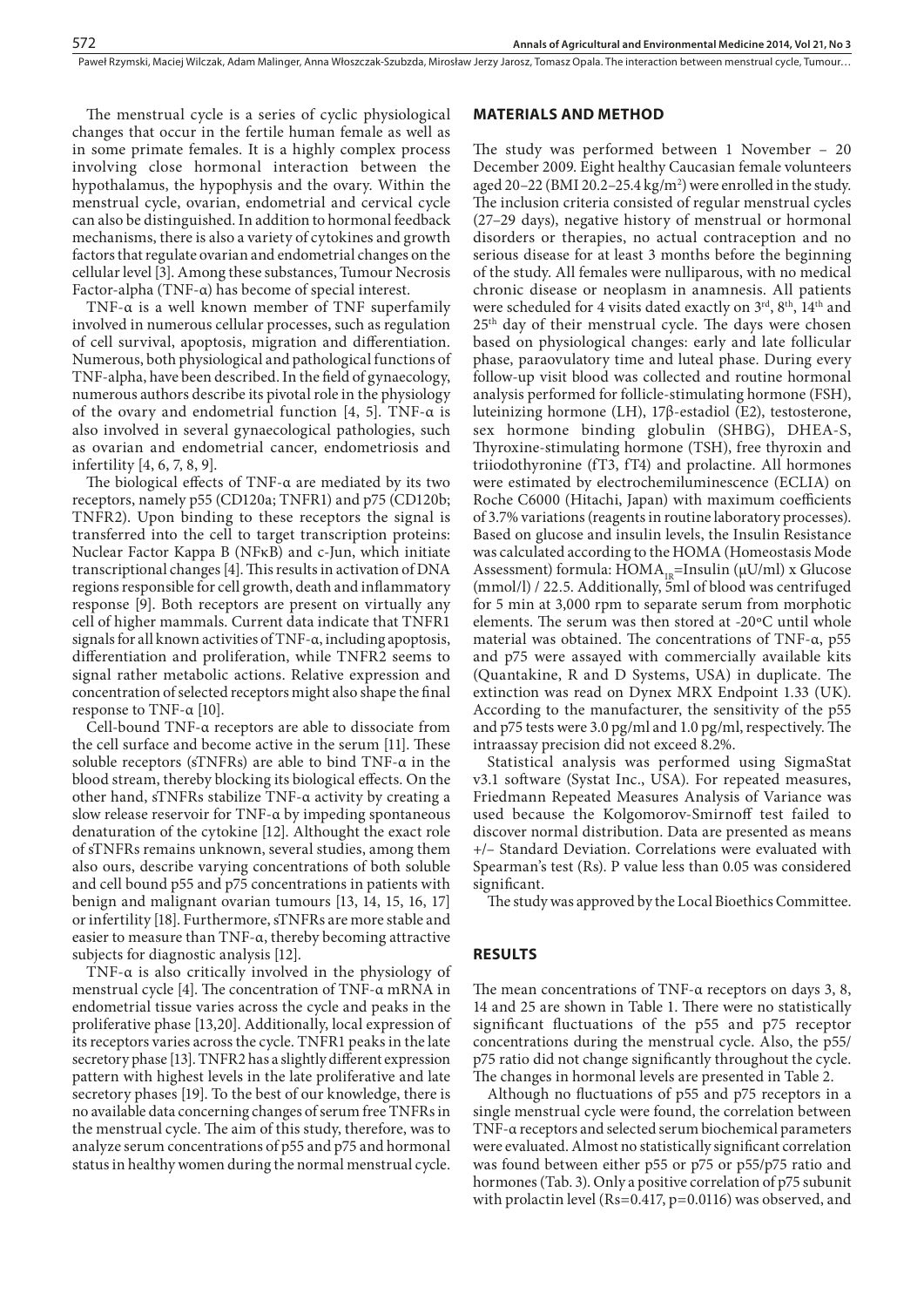2.87±0.43 1.19±0.21  $6.00 \pm 1.59$ 4.90±1.69 43.70±11.28  $0.57 + 0.21$ 9.39±3.29 0.50±0.15 14.92±8.33 89.7±6.4 0.94±2.02

Paweł Rzymski, Maciej Wilczak, Adam Malinger, Anna Włoszczak-Szubzda, Mirosław Jerzy Jarosz, Tomasz Opala . The interaction between menstrual cycle, Tumour…

| parameter     | 3 <sup>rd</sup> day of menstrual cycle    |                                        | $8th$ day of menstrual cycle $14th$ day of menstrual cycle $25th$ day of menstrual cycle |                                                             | Friedman's test |
|---------------|-------------------------------------------|----------------------------------------|------------------------------------------------------------------------------------------|-------------------------------------------------------------|-----------------|
| $P55$ (pg/ml) | $2.43 \pm 1.41$                           | $.78 + 0.98$                           | $2.58 + 1.36$                                                                            | $2.06 + 0.94$                                               | $p=0.53$        |
| P75 (pg/ml)   | $20.20 + 20.60$                           | $13.50 + 17.93$                        | $14.95 + 16.44$                                                                          | $15.13 + 16.14$                                             | $p=0.064$       |
| P55/p75 ratio | $0.27 + 0.23$                             | $0.51 + 0.41$                          | $0.51 + 0.56$                                                                            | $0.33 \pm 0.32$                                             | $p=0.59$        |
|               | Table 2. serum concentrations of hormones |                                        |                                                                                          |                                                             |                 |
|               |                                           |                                        |                                                                                          |                                                             |                 |
| parameter     | 3rd day of menstrual cycle                | 8 <sup>th</sup> day of menstrual cycle |                                                                                          | $14th$ day of menstrual cycle $25th$ day of menstrual cycle | Friedman's test |
| TSH (uIU/MI)  | $.56 \pm 0.51$                            | $2.03 \pm 1.02$                        | 1.43±0.67                                                                                | 1.94±0.68                                                   | $p=0.028$       |

3.07±0.38 1.22±0.11 6.96±3.90 16.08±11.93 199.87±156.81 2.60±4.97 10.41±2.97 0.65±0.24 17.56±13.38 85.8±7.1 1.28±2.18

3.27±0.70 1.31±0.13 5.66±1.16 5.96±1.99 75.88±33.65 1.52±2.51 10.25±4.80 0.56±0.18 16.84±11.64 87.1±6.8 1.34±1.87

**Table 1.** Serum concentrations of p55 and p75 receptors during the menstrual cycle

**Table 3.** Correlation between p55 and p75 TNF-receptor subunits and selected serum parameters

| TNF receptors<br>parameter | receptor p55                | receptor p75               | p55/p75                    |
|----------------------------|-----------------------------|----------------------------|----------------------------|
| <b>TSH</b>                 | $Rs = -0.07$ . $p = 0.673$  | $Rs = 0.03$ . $p = 0.838$  | $Rs = -0.10$ . $p = 0.567$ |
| free T <sub>3</sub>        | $Rs = 0.05$ . $p = 0.770$   | $Rs = 0.07$ . $p = 0.698$  | $Rs = -0.06$ . $p = 0.732$ |
| free T4                    | $Rs = -0.32$ , $p = 0.0545$ | $Rs = -0.22$ . $p = 0.196$ | $Rs = 0.11$ . $p = 0.531$  |
| <b>FSH</b>                 | $Rs = -0.08$ . $p = 0.619$  | $Rs=0.20$ . $p=0.241$      | $Rs = -0.27$ . $p = 0.109$ |
| LН                         | $Rs = -0.17$ . $p = 0.323$  | $Rs = -0.25$ . $p = 0.136$ | Rs=0.22. p=0.201           |
| Estradiol                  | Rs=0.06. p=0.716            | $Rs = -0.17$ . $p = 0.329$ | $Rs = 0.18$ , $p = 0.284$  |
| Progesterone               | Rs=-0.01. p=0.954           | $Rs = 0.004$ , $p = 0.979$ | $Rs = -0.05$ . $p = 0.782$ |
| Prolactin                  | $Rs = 0.16$ . $p = 0.351$   | $Rs = 0.41$ . $p = 0.011$  | $Rs = -0.42$ , $p = 0.010$ |
| Testosterone               | $Rs = 0.29$ . $p = 0.082$   | $Rs = 0.20$ . $p = 0.235$  | $Rs = -0.17$ . $p = 0.316$ |
| Glucose                    | $Rs = -0.24$ , $p = 0.151$  | $Rs = -0.20$ , $p = 0.244$ | $Rs = 0.19$ . $p = 0.263$  |
| Insulin                    | $Rs = 0.02$ , $p = 0.98$    | $Rs = -0.35$ , $p = 0.032$ | $Rs = 0.43$ . $p = 0.008$  |
| HOMA <sub>1D</sub>         | $Rs = -0.04$ . $p = 0.79$   | $Rs = -0.39$ , $p = 0.018$ | Rs=0.45. p=0.006           |

#### **DISCUSSION**

Free T3 (pg/mL) Free T4 (ng/dL) FSH (mIU/ml) LH (mIU/ml) Estradiol (pg/ml) Progesterone (ng/mL) Prolactin (ng/ml) Testosterone (ng/ml) Insulin (mU/mL) Glucose (mg/dL) HOMA,

In the presented study, fluctuations of serum-free TNFRs across the female menstrual cycle were evaluated. According to this research, there were no changes in serum TNFR1 level and TNFR1/TNFR2 ratio across the menstrual cycle. Only TNFR2 changes reached borderline significance. Interestingly, Fernandez-Real et al. described somewhat contradictory results, with sTNFRs levels changing during the menstrual cycle in most of lean women. Furthermore, the levels of these molecules remained unaltered in overweight women [21]. The changes of sTNFRs were observed in parallel to changes in leptin levels, which might indicate some

correlation between TNF-signaling, obesity, and menstrual cycle.

3.07±0.63 1.14±0.07 3.31±1.39 4.22±1.29 187.5±95.37 6.44±5.36 15.57±10.44 0.50±0.12 12.11±11.30 89.07±8.26 1.64±1.81

This concept is particularly interesting in the context of our further biochemical analysis. A correlation between serum TNFR1 concentration and serum insulin levels, and HOMA-IR was found. The p55/p75 ratio also correlated positively with serum insulin levels and the HOMA-IR index. There are several factors that influence glucose homeostasis. In one aspect, insulin-sensitivity depends on the phase of the cycle. There is a decrease in insulin sensitivity in the luteal phase [22]. More detailed studies revealed a positive correlation of estrogen and progesterone with HOMA-IR across the menstrual cycle [23]. The presented data might indicate additional involvement of TNF-signaling in this phenomenon. In various studies, TNF-α was found to be crucial in the pathogenesis of insulin resistance [24, 25]. In overweight patients, TNF-α is upregulated in adipose and muscle tissue [26, 27]. Furthermore, treatment of some rodent diabetes models with soluble TNF-α receptor-Ig fusion protein led to reduction of insulin resistance [28]. Finally, various states characterized by increased levels of circulating TNF-α, such as infection or inflammatory diseases, also coincide with insulin resistance [29]. Upregulation of TNF-α was also found in gestational diabetes mellitus patients [30]. On the molecular level, TNF-α downregulates GLUT4 glucose transporter in adipocytes and myocytes [31]. Additionally, TNF produces serine phosphorylation of insulin receptor substrate-1, decreasing the tyrosine kinase activity of the insulin receptor [32]. The role of sTNFRs in the development of insulin resistance is not entirely clear. The presented study shows a slight negative correlation between sTNFR2 and insulin and insulin resistance index. In contrast, sTNFR1 did not correlate with either of these parameters. Data currently available in the literature support the presented observation [33]. Furthermore, sTNFR2 correlated with body-mass index (BMI), waist-hip ratio and fat-free mass – well-known cofounders in the evaluation of insulin sensitivity [34]. The presented findings and the findings of other authors support the involvement of TNF and its receptor systems in the regulation of glucose homeostasis, even in non-obese patients. But the current study focused on changes during the menstrual cycle; thus, the bias of obesity and insulin

p=0.104 **p=0.026 p=0.016 p=0.026 p<0.001 p=0.010 p=0.046** p=0.145 p=0.866 p=0.435 p=0.954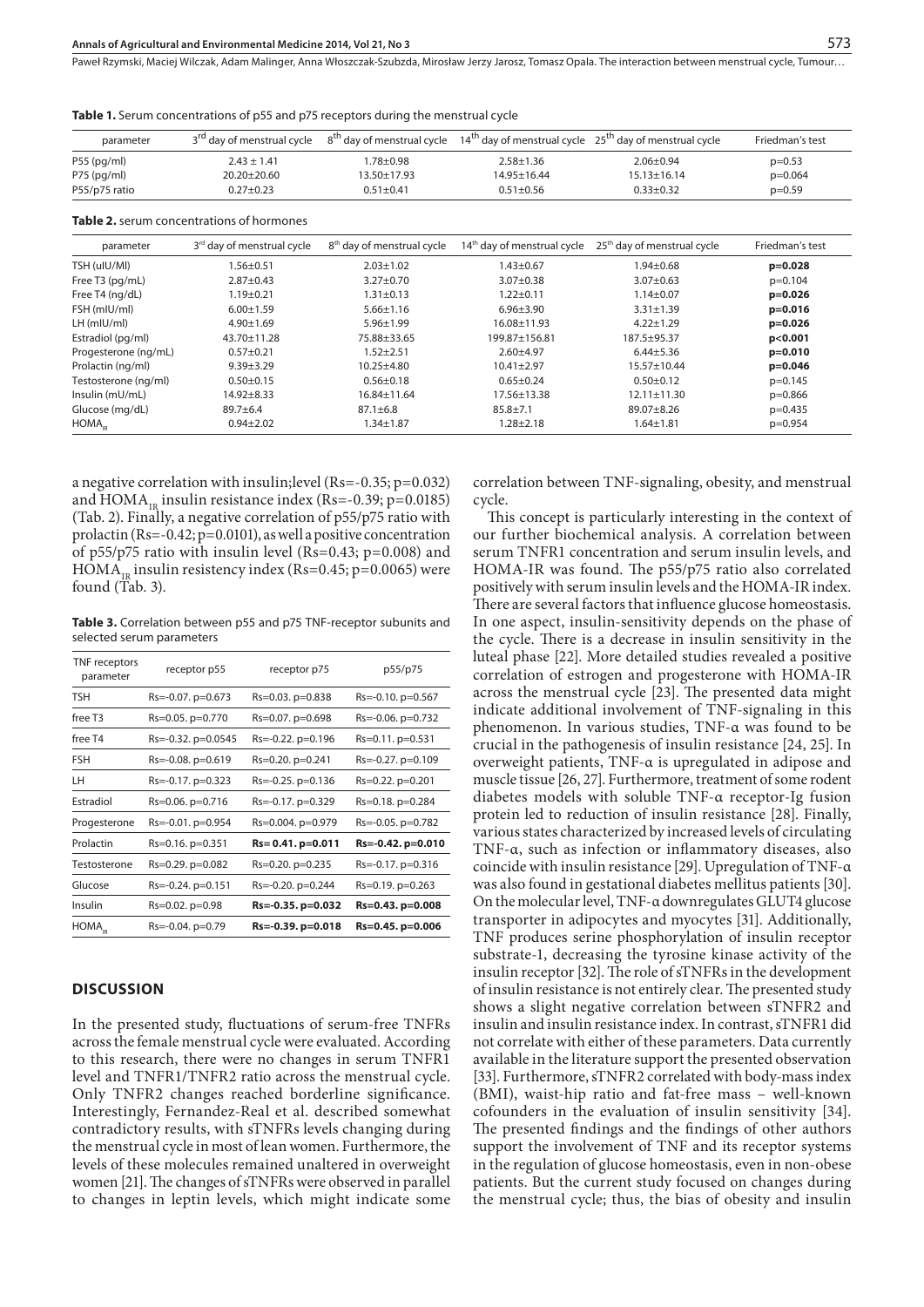Paweł Rzymski, Maciej Wilczak, Adam Malinger, Anna Włoszczak-Szubzda, Mirosław Jerzy Jarosz, Tomasz Opala . The interaction between menstrual cycle, Tumour…

resistance could be minimal regarding fluctuations in followup subjects.

Another issue is the positive correlation between p75 and negative between p55/p75 ratio with prolactin levels observed in the presented study. Prolactin is a peptide hormone secreted mainly by the anterior pituitary. It is considered a reproductive hormone, responsive mainly for milk production, but might also play an immunomodulatory role in inflammation [34]. Studies on the effect of TNF on the secretion of prolactin are conflicting. In animal experiments, some authors, e.g. Friedichsen and Koike showed an increase [35, 36], while Gaillard showed a decrease [37] or no effect (Milenkovic) [38] in PRL secretion upon treatment with TNF. In the current literature, however, there is some evidence concerning the link between prolactin regulation, estrogen and TNF signaling. *In vivo*, pituitary prolactin expression is regulated by dopamine and hypothalamic factors, such as TRH and plenty of intrapituitary factors [39]. In addition, estrogen is considered a major activator of prolactin synthesis and lactotroph proliferation [40]. Interestingly, the effects of estradiol on hPrl prolactin promoter gene are significantly amplified by TNF-a *via* the NFkB signaling pathway [35, 41]. Furthermore, estradiol increases expression of TNF-α and TNFR1 in lactotrope cells of the anterior pituitary [42]. All these data indicate a close relationship between estrogen, prolactin and TNF signaling pathways. Our data suggest that serum-free TNF receptors might also be involved in the regulation of prolactin secretion.

#### **CONCLUSIONS**

The levels of serum-free TNF receptors and p55/p75 ratio do not fluctuate significantly across the menstrual cycle. However, there is a correlation of p75 TNF receptor and p55/p75 ratio with insulin and prolactin levels and insulin resistance, which might indicate a new role of soluble TNF receptors in the human physiology. The limitation of the presented study is the small number of subjects. Some differences may not occur or are of borderline significance and need to be checked in further research. The potential information from this study is the understanding of TNF alpha receptors in the physiological status, which is the reference for considering pathologies iE ovarian cancer. We proved earlier that there are strong correlations and unspecific neoplastic answers, including TNF alpha receptors [15, 16, 17].

#### **Acknowledgments**

The study was financed by Poznań University of Medical Sciences (Grant No. 501–01–4412525–08454).

#### **REFERENCES**

- 1. [Oertelt-Prigione S](http://www.ncbi.nlm.nih.gov/pubmed?term=Oertelt-Prigione S%5BAuthor%5D&cauthor=true&cauthor_uid=22155200). Immunology and the menstrual cycle. [Autoimmun](http://www.ncbi.nlm.nih.gov/pubmed/22155200##) [Rev](http://www.ncbi.nlm.nih.gov/pubmed/22155200##). 2012; 11: 6–7.
- 2. Shayesteh J. Genetic and environmental determinants of menstrual characteristics. Indian J Hum Genet. 2012; 18: 187–192.
- 3. Kelly RW, King AE, Critchley HO. Cytokine control in human endometrium. Reproduction 2001; 121: 3–19.
- 4. Haider S, Knofler M. Human tumour necrosis factor: physiological and pathological roles in placenta and endometrium. Placenta 2009; 30: 111–23.
- 5. Okuda K, Sakumoto R. Multiple roles of TNF super family members in corpus luteum function. Reprod Biol Endocrinol. 2003; 1: 95.
- 6. Torres MP, Ponnusamy MP, Lakshmanan I, Batra SK. Immunopathogenesis of ovarian cancer. Minerva Med. 2009; 100: 385–400.
- 7. Choi DS. Endometrial cancer invasion depends on cancer-derived tumor necrosis factor-alpha and stromal derived hepatocyte growth factor. Int J Cancer. 2009; 124: 2528–2538.
- 8. Guerra-Infante FM, Flores-Medina S, López-Hurtado M, Zamora-Ruíz A, Sosa González IE, Narcio Reyes ML, Villagrana-Zessati R. Tumor necrosis factor in peritoneal fluid from asymptomatic infertile women. Arch Med Res. 1999; 30: 138–143.
- 9. Medvedev AE, et al. Distinct roles of the two tumor necrosis factor (TNF) receptors in modulating TNF and lymphotoxin alpha effects. J Biol Chem. 1996; 271: 9778–9784.
- 10. Olsson I, [Gatanaga T,](http://www.ncbi.nlm.nih.gov/pubmed?term=%22Gatanaga T%22%5BAuthor%5D) [Gullberg U](http://www.ncbi.nlm.nih.gov/pubmed?term=%22Gullberg U%22%5BAuthor%5D), [Lantz M](http://www.ncbi.nlm.nih.gov/pubmed?term=%22Lantz M%22%5BAuthor%5D), [Granger GA](http://www.ncbi.nlm.nih.gov/pubmed?term=%22Granger GA%22%5BAuthor%5D). Tumour necrosis factor (TNF) binding proteins (soluble TNF receptor forms) with possible roles in inflammation and malignancy. Eur Cytokine Netw. 1993; 4: 169–180.
- 11. Engelmann H, Holtmann H, Brakebusch C, Avni YS, Sarov I, Nophar Y, Hadas E, Leitner O, Wallach D. Antibodies to a soluble form of a tumor necrosis factor (TNF) receptor have TNF-like activity. J Biol Chem. 1990; 265: 14497–14504.
- 12. Aderka D, Engelmann H, Maor Y, Brakebusch C, Wallach D. Stabilization of the bioactivity of tumor necrosis factor by its soluble receptors. J Exp Med. 1992; 175: 323–329.
- 13. Chegini N. An inverse relation between the expression of tumor necrosis factor alpha (TNF-alpha) and TNF-alpha receptor in human endometrium. Am J Reprod Immunol. 1999; 42: 297–302.
- 14. Onsrud M, [Shabana A,](http://www.ncbi.nlm.nih.gov/pubmed?term=%22Shabana A%22%5BAuthor%5D) [Austgulen R](http://www.ncbi.nlm.nih.gov/pubmed?term=%22Austgulen R%22%5BAuthor%5D), [Nustad K.](http://www.ncbi.nlm.nih.gov/pubmed?term=%22Nustad K%22%5BAuthor%5D) Comparison between soluble tumor necrosis factor receptors and CA125 in peritoneal fluids as a marker for epithelial ovarian cancer. Gynecol Oncol. 1995; 57: 183–187.
- 15. Opala T, Rzymski P, Wilczak M, Woźniak J. Evaluation of soluble tumour necrosis factor alpha receptors p55 and p75 in ovarian cancer patients. Eur J Gynaecol Oncol. 2005; 26: 43–46.
- 16. Rzymski P. Tumor Necrosis Factor alpha receptors p55 and p75 and ovarian cancer – state-of-the-art research and clinical implications. Arch Med Sci. 2005; 1: 3–7.
- 17. Rzymski P, Opala T, Wilczak M, Woźniak J, Sajdak S. Serum tumor necrosis factor alpha receptors p55/p75 ratio and ovarian cancer detection. Int J Gynaecol Obstet. 2005; 88: 292–298.
- 18. Buks J, Wilczak M, Rzymski P, Opala T. Do soluble p55 and p75 TNF-α receptor concentrations play a role in women with primary sterility? Arch Med Sci. 2010; 6: 264–269.
- 19. Hunt JA. Tumor necrosis factors: pivotal components of pregnancy? Biol Reprod. 1996; 54: 554–562.
- 20. von Wolff M, [Classen-Linke I](http://www.ncbi.nlm.nih.gov/pubmed?term=%22Classen-Linke I%22%5BAuthor%5D), [Heid D](http://www.ncbi.nlm.nih.gov/pubmed?term=%22Heid D%22%5BAuthor%5D), [Krusche CA,](http://www.ncbi.nlm.nih.gov/pubmed?term=%22Krusche CA%22%5BAuthor%5D) [Beier-Hellwig](http://www.ncbi.nlm.nih.gov/pubmed?term=%22Beier-Hellwig K%22%5BAuthor%5D)  [K](http://www.ncbi.nlm.nih.gov/pubmed?term=%22Beier-Hellwig K%22%5BAuthor%5D), [Karl C](http://www.ncbi.nlm.nih.gov/pubmed?term=%22Karl C%22%5BAuthor%5D), [Beier HM.](http://www.ncbi.nlm.nih.gov/pubmed?term=%22Beier HM%22%5BAuthor%5D) Tumour necrosis factor-alpha (TNF-alpha) in human endometrium and uterine secretion: an evaluation by immunohistochemistry, ELISA and semiquantitative RT-PCR. Mol Hum Reprod. 1999; 5: 146–152.
- 21. Fernandez-Real JM, [Gutierrez C,](http://www.ncbi.nlm.nih.gov/pubmed?term=%22Gutierrez C%22%5BAuthor%5D) [Vendrell J,](http://www.ncbi.nlm.nih.gov/pubmed?term=%22Vendrell J%22%5BAuthor%5D) [Casamitjana R,](http://www.ncbi.nlm.nih.gov/pubmed?term=%22Casamitjana R%22%5BAuthor%5D) [Ricart](http://www.ncbi.nlm.nih.gov/pubmed?term=%22Ricart W%22%5BAuthor%5D)  [W.](http://www.ncbi.nlm.nih.gov/pubmed?term=%22Ricart W%22%5BAuthor%5D) Plasma soluble tumor necrosis factor-alpha receptors circulate in proportion to leptin levels during the menstrual cycle in lean but not in obese women. Eur J Endocrinol. 2000; 143: 235–241.
- 22. Valdes CT, Elkind-Hirsch KE. Intravenous glucose tolerance testderived insulin sensitivity changes during the menstrual cycle. J Clin Endocrinol Metab. 1991; 72: 642–646.
- 23. Yeung EH, [Zhang C,](http://www.ncbi.nlm.nih.gov/pubmed?term=%22Zhang C%22%5BAuthor%5D) [Mumford SL](http://www.ncbi.nlm.nih.gov/pubmed?term=%22Mumford SL%22%5BAuthor%5D), [Ye A,](http://www.ncbi.nlm.nih.gov/pubmed?term=%22Ye A%22%5BAuthor%5D) [Trevisan M,](http://www.ncbi.nlm.nih.gov/pubmed?term=%22Trevisan M%22%5BAuthor%5D) [Chen L](http://www.ncbi.nlm.nih.gov/pubmed?term=%22Chen L%22%5BAuthor%5D), [Browne](http://www.ncbi.nlm.nih.gov/pubmed?term=%22Browne RW%22%5BAuthor%5D)  [RW](http://www.ncbi.nlm.nih.gov/pubmed?term=%22Browne RW%22%5BAuthor%5D), [Wactawski-Wende J,](http://www.ncbi.nlm.nih.gov/pubmed?term=%22Wactawski-Wende J%22%5BAuthor%5D) [Schisterman EF](http://www.ncbi.nlm.nih.gov/pubmed?term=%22Schisterman EF%22%5BAuthor%5D). Longitudinal study of insulin resistance and sex hormones over the menstrual cycle: the BioCycle Study. J Clin Endocrinol Metab. 2010; 95: 5435–5442.
- 24. Antuna-Puente B, Feve B, Fellahi S, Bastard JP. Obesity, inflammation and insulin resistance: which role for adipokines. Therapie 2007; 62: 285–292.
- 25. Grunfeld C, Feingold KR. The metabolic effects of tumor necrosis factor and other cytokines. Biotherapy 1991; 3: 143–58.
- 26. Hotamisligil GS, [Arner P](http://www.ncbi.nlm.nih.gov/pubmed?term=%22Arner P%22%5BAuthor%5D), [Caro JF,](http://www.ncbi.nlm.nih.gov/pubmed?term=%22Caro JF%22%5BAuthor%5D) [Atkinson RL,](http://www.ncbi.nlm.nih.gov/pubmed?term=%22Atkinson RL%22%5BAuthor%5D) [Spiegelman BM.](http://www.ncbi.nlm.nih.gov/pubmed?term=%22Spiegelman BM%22%5BAuthor%5D) Increased adipose tissue expression of tumor necrosis factor-alpha in human obesity and insulin resistance. J Clin Invest. 1995; 95: 2409–2415.
- 27. Saghizadeh M, [Ong JM,](http://www.ncbi.nlm.nih.gov/pubmed?term=%22Ong JM%22%5BAuthor%5D) [Garvey WT](http://www.ncbi.nlm.nih.gov/pubmed?term=%22Garvey WT%22%5BAuthor%5D), [Henry RR,](http://www.ncbi.nlm.nih.gov/pubmed?term=%22Henry RR%22%5BAuthor%5D) [Kern PA.](http://www.ncbi.nlm.nih.gov/pubmed?term=%22Kern PA%22%5BAuthor%5D) The expression of TNF alpha by human muscle. Relationship to insulin resistance. J Clin Invest. 1996; 97: 1111–1116.
- 28. Hotamisligil GS, Spiegelman BM. Tumor necrosis factor alpha: a key component of the obesity-diabetes link. Diabetes 1994; 43: 1271– 1278.